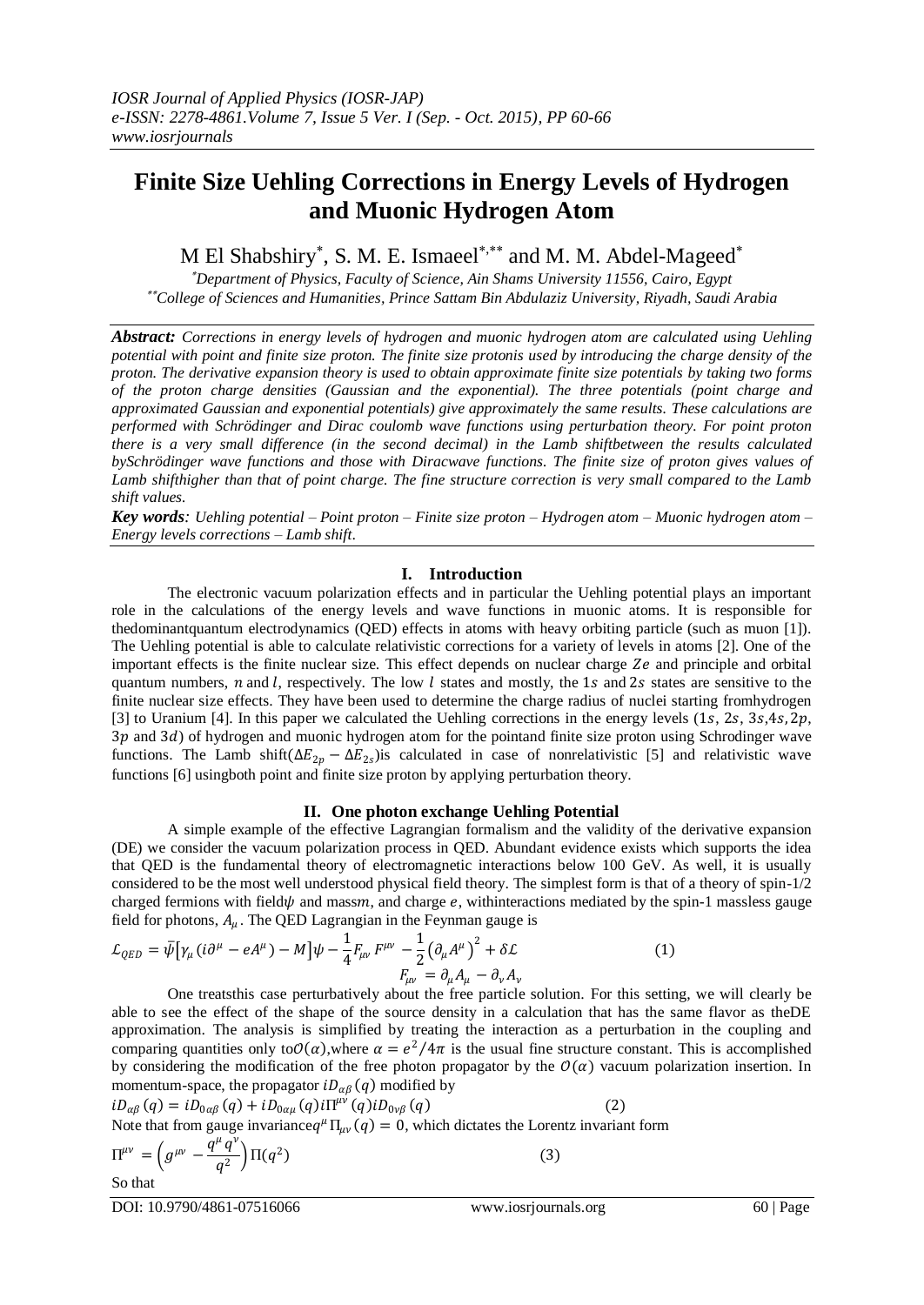$$
iD_{\alpha\beta}(q) = -\frac{i g_{\alpha\beta}}{q^2 + i\epsilon} - \frac{i g_{\alpha\beta}}{(q^2 + i\epsilon)^2} \Pi(q^2)
$$
(4)

From the Feynman rules of QED with the usual charge renormalization, the propagator polarization insertion is found to be [7]

$$
\Pi(q^2) = \frac{2\alpha}{\pi} q^2 \int_0^1 dz \, z(1-z) \ln\left(1 - z(1-z)\frac{q^2}{M^2}\right) \tag{5}
$$

0 This integral can be evaluated, and for the case of a stationary source, the momentum is space-like,  $q^2 = -\vec{q}^2$ , and

$$
\Pi(q^2) = -\frac{\alpha \vec{q}^2}{3\pi} \left( -\frac{5}{3} + \frac{4M^2}{\vec{q}^2} + \left( 1 - \frac{2M^2}{\vec{q}^2} \right) \sqrt{1 + \frac{4M^2}{\vec{q}^2}} \ln \left( \frac{\sqrt{1 + \frac{4M^2}{\vec{q}^2} + 1}}{\sqrt{1 + \frac{4M^2}{\vec{q}^2} - 1}} \right) \right)
$$
(6)

To obtain an expression for the potential we fold the background spherically symmetric charge density source,  $\rho_{ch}(r)$ , over the new part of the propagator. For a time independent source

$$
V_{vac}^{E} = \int_{0}^{\infty} \frac{d^3q}{(2\pi)^3} e^{i\vec{q}\cdot\vec{x}} \frac{\Pi_R(-q^2)}{|q|^4} \rho_{ch}(q)
$$
 (7)

The angular part is integrated, leaving

$$
V_{vac}^{E} = \frac{2\alpha}{\pi} \int_{0}^{\infty} dq \frac{\sin(qr)}{qr} \frac{\Pi_{R}(-q^{2})}{q^{2}} \rho_{ch}(q)
$$
(8)

Where

$$
\rho_{ch}(q) = \int_{0}^{\infty} d^3x e^{i\vec{q}\cdot\vec{x}} \rho_{ch}(x) = 4\pi \int_{0}^{\infty} dr r^2 \frac{\sin(qr)}{qr} \rho_{ch}(r)
$$
(9)

This expression gives the exact effect of the vacuum polarization in the DE theory (to  $O(\alpha^2)$ ). Since the DE coefficients has the form

$$
Z_1 = -\frac{\partial \Pi_s(q^2)}{\partial (q^2)} \bigg|_{q^2=0} Z_2 = -\frac{1}{2} \frac{\partial^2 \Pi_s(q^2)}{\partial (q^2)^2} \bigg|_{q^2=0}
$$
(10)  
And  

$$
\Pi_q(q^2) \approx -\frac{\alpha}{q^4} \qquad (11)
$$

$$
\Pi_s(q^2) \cong -\frac{\alpha}{15\pi M^2} q^4
$$
 (11)  
One can evaluate these coefficients using equation (10) and (11), giving

$$
Z_1 = 0, \qquad Z_2 = \frac{a}{15\pi M^2}
$$
 (12)  
The result  $Z_1 = 0$  is a manifestation of charge conservation

The result  $Z_1 = 0$  is a manifestation of charge conversation, which implies that corrections to the charge density are total derivatives that vanish under a spatial integration. This allows us to write an effective Lagrangian for low energy photons that takes into account the vacuum polarization loop in an additional derivative term. The full effective one-loop Lagrangian will contain contributions for the photon-electron vertex correction that are of the order  $\alpha^2$ . It is reffered to as the Euler and Heisenberg Effective Lagrangian [8]. Here we are interested in the order  $\alpha$  part (only the vacuum polarization)

$$
\mathcal{L}_{eff} = -\frac{1}{4} F_{\mu\nu} F^{\mu\nu} - \frac{\alpha}{30\pi M^2} \partial_{\mu} F^{\mu\lambda} \partial^{\nu} F_{\nu\lambda} - j^{\mu} A_{\mu} \tag{13}
$$

The fermion part of the Lagrangian is dropped here, and an external source current  $j^{\mu}$  is included. The gauge fixing term can be droppedbecause we will restrict ourselves to the time like part of the vector potential in the case where it is independent of time. The suitable form for the Euler-Lagrange equation is

$$
\frac{\partial \mathcal{L}}{\partial A_{\mu}} - \partial_{\lambda} \left( \frac{\partial \mathcal{L}}{\partial (\partial_{\lambda} A_{\mu})} \right) + \partial^{2} \left( \frac{\partial \mathcal{L}}{\partial (\partial^{2} A_{\mu})} \right) = 0
$$
(14)  
Considering the time-like part of the potential *A*<sub>0</sub> and a source current *i* <sup>$\mu$</sup> 

Considering the time-like part of the potential  $A_0$  and a source current  $j^{\mu} = \delta^{\mu 0} j_0$ , we obtain a modified form of Maxwell's equation

$$
\partial^2 A_0 = j_0 + \frac{\alpha}{15\pi M^2} \partial^4 A_0,
$$
\nWhich for a time independent potential becomes

\n
$$
\nabla^2 A_0 = -j_0 - \frac{\alpha}{15\pi M^2} \nabla^4 A_0
$$
\n(16)

Making use of the identity  $\nabla^2(1/|x|) = -4\pi\delta(\vec{x})$  this may be written as an integrodifferential equation: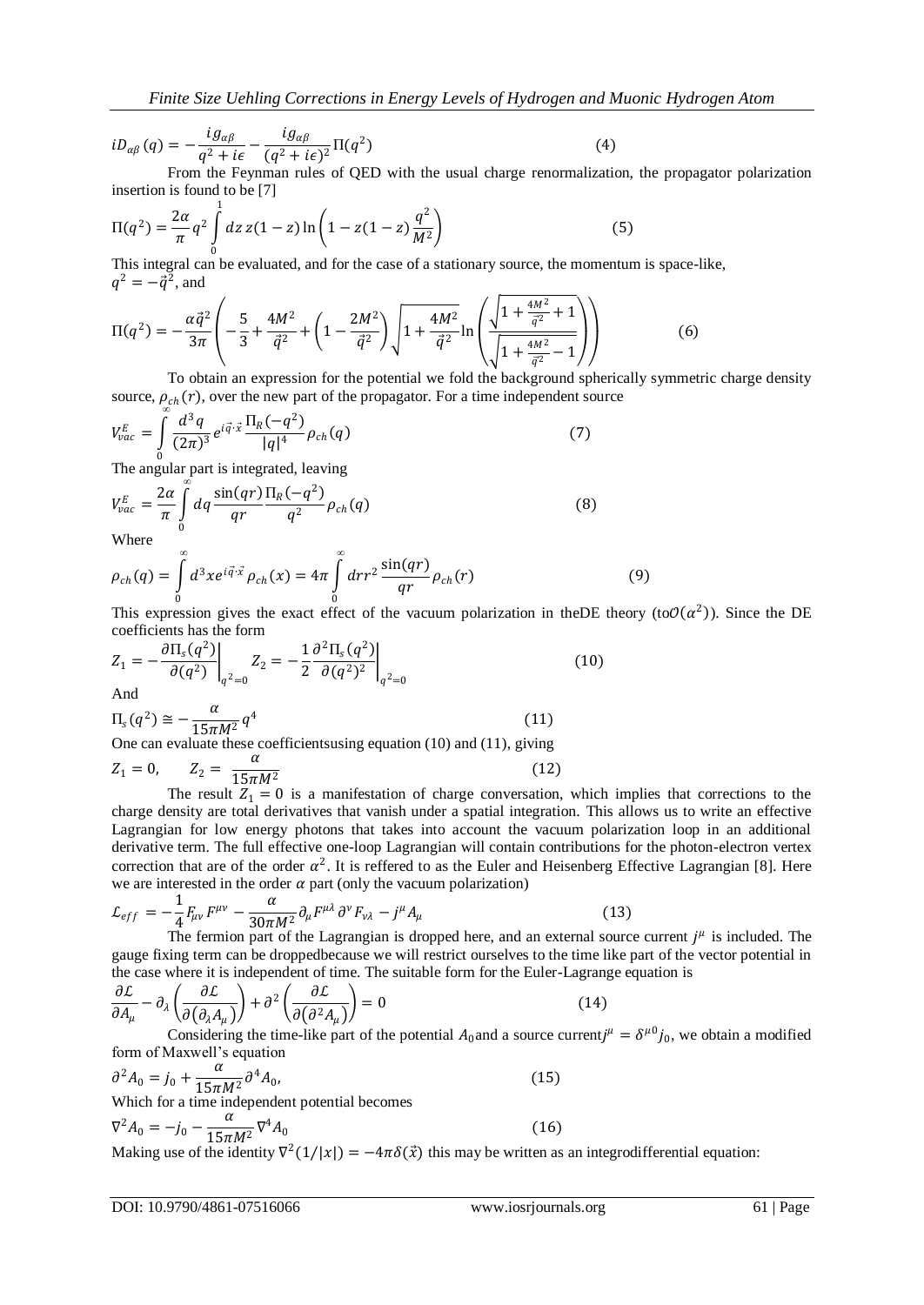*Finite Size Uehling Corrections in Energy Levels of Hydrogen and Muonic Hydrogen Atom*

$$
A_0(\vec{x}) = \frac{1}{4\pi} \int d^3 x' \frac{1}{|\vec{x}' - \vec{x}|} \left( j_0(\vec{x}') + \frac{\alpha}{15\pi M^2} \nabla^4 A_0(\vec{x}') \right)
$$
  
\n
$$
= \frac{1}{4\pi} \int d^3 x' \frac{1}{|\vec{x}' - \vec{x}|} j_0(\vec{x}') + \frac{\alpha}{60\pi M^2} \int d^3 x' \left( \nabla^2 \frac{1}{|\vec{x}' - \vec{x}|_0} \right) \nabla^2 A_0(\vec{x})
$$
  
\n
$$
= \frac{1}{4\pi} \int d^3 x' \frac{1}{|\vec{x}' - \vec{x}|} j_0(\vec{x}') - \frac{\alpha}{15\pi M^2} \nabla^2 A_0(\vec{x})
$$
(17)

As the electromagnetic coupling  $\alpha$  is small, we can solve this equation iteratively by substituting for the RHS  $A_0$  with the LHS $A_0$  in an iterative manner. For example, with a point-like source withcharge  $-Ze$  we have  $j_0(\vec{x}) = -Ze\delta^{(3)}(\vec{x})$ , so

$$
A_0(\vec{x}) = -\frac{Ze^2}{4\pi |\vec{x}|} - \frac{\alpha}{15\pi M^2} \nabla^2 A_0(\vec{x})
$$
  
= 
$$
-\frac{Z\alpha}{|\vec{x}|} - \alpha Z \alpha \frac{4\delta^{(3)}(\vec{x})}{15M^2}
$$
 (18)

This is the familiar term, which contributes to the Lamb shift in hydrogen [9]. To understand how useful the effective Lagrangian is, here we consider the spherically symmetric charge density,  $j_0 = \rho_{ch}(r)$ . Solving (17) iteratively, we have for the vacuum polarization contribution to the potential

$$
V_{vac}^D = \frac{4\alpha^2}{15M^2} \rho_{ch}(r) \tag{19}
$$

We made a comparison between the results obtained by using two densities. One in the Gaussianform, equation (21), while the second is in the exponential form, equation (22), and those obtained using Uehlingpotential  $U_o(r)$ , [10], where *∞*

$$
U_o(r) = -\frac{Z\alpha^2}{3\pi r} \int_1^{\infty} dt \frac{(2t^2 + 1)}{t^4} \sqrt{(t^2 - 1)} e^{-2mtr}
$$
(20)  

$$
\rho_{ch}(r)|_G = \frac{1}{\pi^{3/2} a^3} e^{-(r/a)^2} \quad ; \qquad a = \sqrt{\frac{2}{3}} \langle r_p^2 \rangle
$$
(21)  

$$
\rho_{ch}(r)|_E = \frac{\eta^3}{8\pi} e^{-\eta r} \qquad ; \qquad \eta = \sqrt{12/\langle r_p^2 \rangle}
$$
(22)

 $\langle r_p^2 \rangle$  is the mean square radius of the proton. The parameters a and  $\eta$  control the shape of the potential.

#### **III. Energy Levels Corrections**

To obtain the energy levels correction we apply perturbation theory

$$
\Delta E_{nlj}^{VP} = \int |R_{nl}(r)|^2 \, \Delta A_o^{VP}(r) r^2 dr \tag{23}
$$

Where  $R_{nl}(r)$  is the radial unperturbed Coulomb wave functions of the orbiting particle, electron in hydrogen and muon in muonic hydrogen atom [11].

$$
\psi_{nlm}(r,\theta,\phi) = R_{nl}(r)Y_{lm}(\theta,\phi)
$$
\nWhere

\n
$$
R_{nl}(r) = (2k)^{3/2}A_{nl}\rho^l e^{-\rho/2}F_{nl}(\rho)
$$
\n(25)

$$
\rho = 2kr
$$

$$
k = \frac{Z}{a_0 n}
$$

$$
A_{nl} = \sqrt{\frac{(n-l-1)!}{2n((n+1)!)^3}}
$$

$$
a_o = \frac{1}{\mu \alpha}
$$

 $\mu$  is the reduced mass of electron in case of hydrogen atom and reduced mass of muon in case of muonic hydrogen. *n*, lare the principle and orbital quantum numbers respectively. And  $Y_{lm}(\theta, \phi)$  are the spherical harmonics.For relativistic calculations, we take the wave function in the form [6]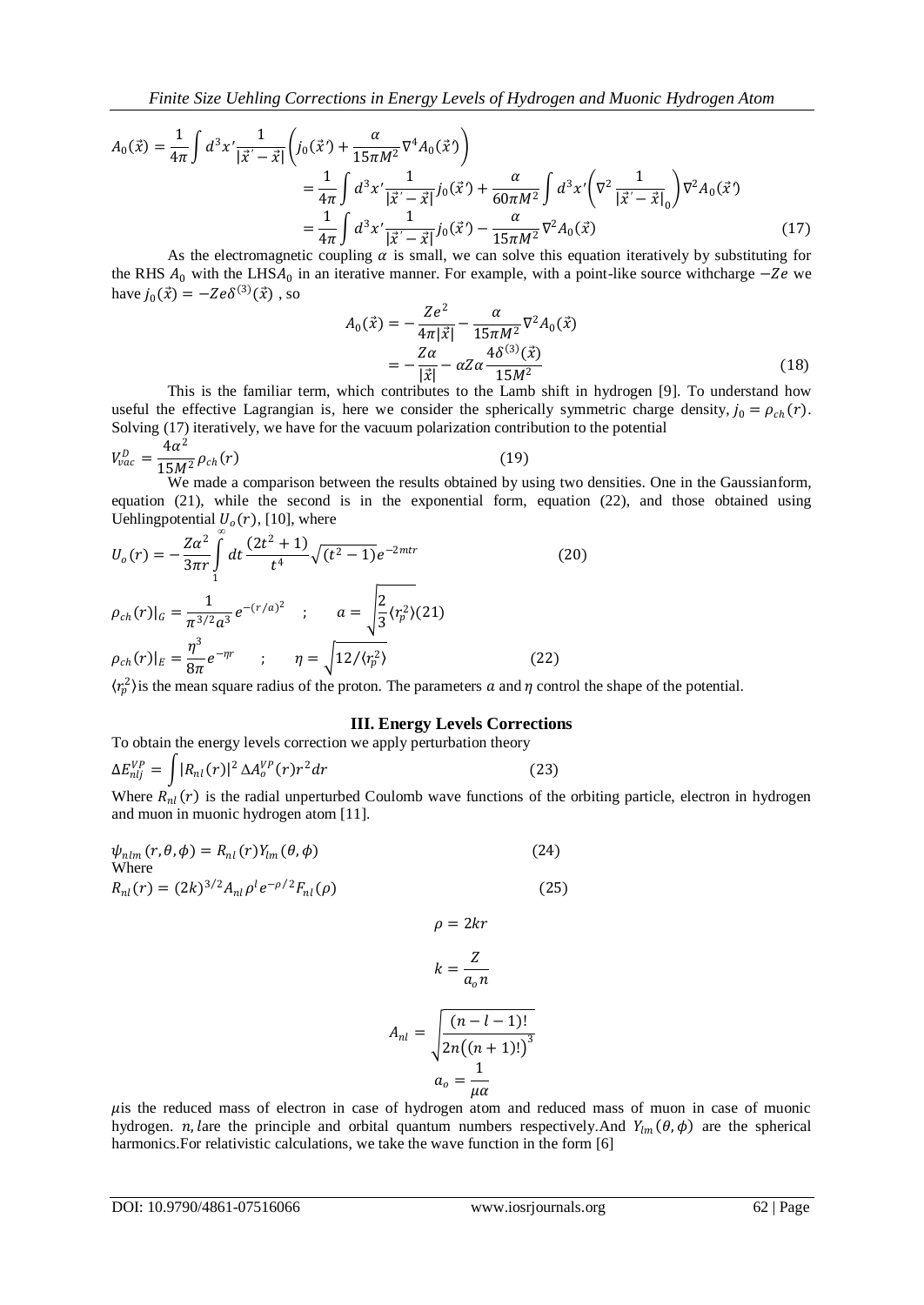$$
\frac{g(r)}{f(r)} = \frac{\pm (2\lambda)^{3/2}}{\Gamma(2\gamma + 1)} \sqrt{\frac{(m_o c^2 \pm E)\Gamma(2\gamma + n' + 1)}{4m_o c^2 \frac{(n' + \gamma)m_o c^2}{E} \left(\frac{(n' + \gamma)m_o c^2}{E} - k\right) n'!}} (2\lambda r)^{\gamma - 1} e^{-\lambda r} \times \left\{ \left(\frac{(n' + \gamma)m_o c^2}{E} - k\right) F(-n', 2\gamma + 1; 2\lambda r) \mp n' F(1 - n', 2\gamma + 1; 2\lambda r) \right\}
$$
(26)

Which explicitly implies  $\int_0^\infty (f^2 + g^2) r^2 dr = 1$  $\int_0^{\infty} (f^2 + g^2) r^2 dr = 1$ , and  $m_0$  is the reduced mass of the corresponding particle. And,

$$
k = \begin{cases} -(l+1) = -\left(j+\frac{1}{2}\right) & \text{for } j = l+\frac{1}{2} \\ l = \left(j+\frac{1}{2}\right) & \text{for } j = l-\frac{1}{2} \\ r = \pm\sqrt{k^2 - (Z\alpha)^2} \end{cases}
$$
  

$$
E = m_o c^2 \left[ 1 + \frac{(Z\alpha)^2}{\left[n-j-\frac{1}{2}+\left[\left(j+\frac{1}{2}\right)^2 - (Z\alpha)^2\right]^{1/2}\right]^2} \right]
$$

$$
\lambda = \frac{(m_o^2 c^4 - E^2)^{1/2}}{\hbar c}
$$

$$
n = n-j-\frac{1}{2}n = 1,2,3,...
$$

$$
F(a,c;x) = 1 + \frac{a}{c}x + \frac{a(a+1)x^2}{c(c+1)2!} + ...
$$

## **IV. Results and Discussion**

In these calculations we use the relativistic units  $\hbar = c = 1$  and the electron mass  $m = 0.5109989 \text{ MeV}$  and the muon mass  $m_{\mu} = 105.658357 \text{ MeV}$  and  $\alpha = 1/137.0359998$  is the fine structure constant and  $\langle r_p^2 \rangle^{1/2} = 0.9295$  (fm) for Gaussian potential and  $\langle r_p^2 \rangle^{1/2} = 0.9553$  (fm) for exponential potential.Figure 1 shows the spherically symmetric charge distribution of the proton, equations (21) and (22). Figure 2 is the point proton Uehling potential, equation (20). It is clear that this potential is a short range potential. Figures 3-a and 3-b show the comparison between the exact potential and its approximate shape. Figure 3-c represents the comparison between the two approximate potentials



Fig. 1.A Comparison between the exponential and Gaussian proton charge densities in configuration,  $r$ , and momentum,  $q$ , space.



Fig.2. Is the electronic Uehling potential for thepoint charge proton,  $U_o(r)$ .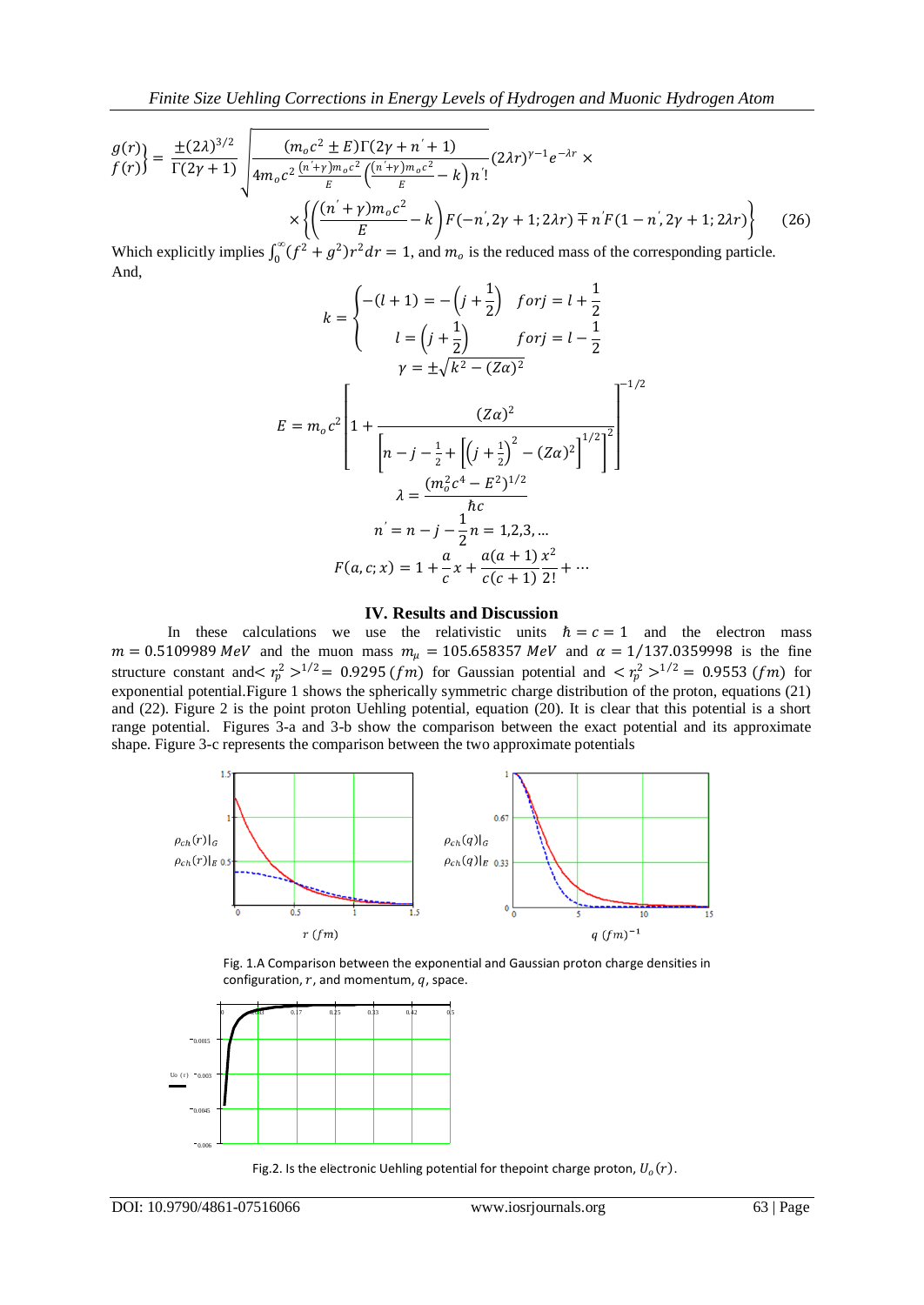





Fig. 4. Shows the distributions of the electron states (1s, 2s, 3s, 2p, 3p, 3d) in case of Schrödinger's wave functions.



Fig. 5.Shows the distributions of the muonic hydrogen states (1s, 2s, 3s, 2p, 3p, 3d) in caseof Schrödinger's wave functions.

Figure 4. Shows the distributions of the electron states (1s, 2s, 3s, 2p, 3p, 3d) in case of Schrödinger's wave functions.The corresponding distributions for muonic hydrogen are shown in figure 5 for the same states.In these distributions, we take the reduced mass of muon in place of its mass.Looking at figures 4 and 5, the shapeare the same except that, in case of muon the distributions are more closely to the proton center, and the overlap with the potential is more than that of the electron,which explains the higher values of the vacuum polarization corrections in the energy levels in case of muon than in case of electron. See table 1 and table 2.To study the relativistic effect we take the wave functions from equation (26). Tables 1 and 2 show that the corrections decreases with the increase in the principle quantum number of the state. These corrections in case of point charge potential are approximately the same as those calculated by the two approximated (Gaussian and exponential) potentials for the s-states.The corrections in energy levels calculated with approximated Gaussian potential and exponential one agree to the second decimal for s-states as shown in table 1.The corrections as a hole for muonic atom are much higher than the corresponding corrections for hydrogen atom as shown in tables 1 and 2. This comes as a result of the more overlap of muon states with proton than that of electron states.In case of muonic hydrogen atom, the corrections agree to the first decimal in case of approximated Gaussian and exponential potentials in the s-states. For the 2p state corrections of muonicatom the results are nearly the same.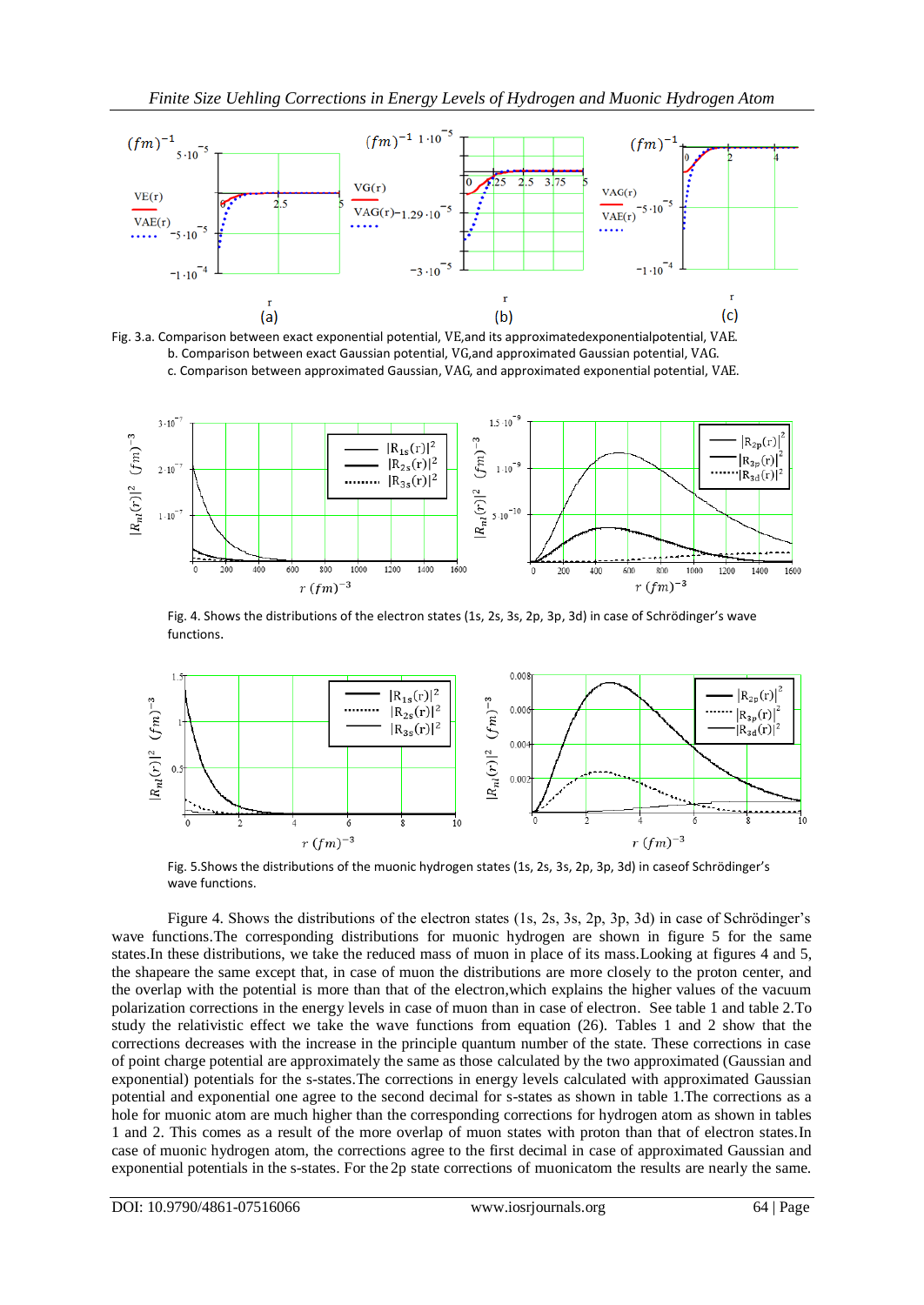Which explains the approximately same values of the Lamb shift. Table 3 shows a comparison for the Lamb shift in case of muonic hydrogen ( $\Delta E_{2p} - \Delta E_{2s}$ ). In general, the value of this Lamb shift is between 205- $206$   $meV$ . The relativistic values of this shift are higher than the non-relativistic in the second decimal. The Lamb shift calculated with the approximated Gaussian potential has the highest values compared to the values calculated by Uehling potential and the approximated exponential potential. The fine structure correction values are very small compared to the values of the Lamb shift, the higher value is obtained in case of approximated Gaussian potential while the lowest value is in case of the point charge Uehling potential.

Table1.Vacuum polarization corrections for energy levels of thehydrogen atom calculated with Schrödingerwave functionsin  $(eV)$ 

| Hydrogen atom |                                     |                                                                                         |                              |  |  |  |  |
|---------------|-------------------------------------|-----------------------------------------------------------------------------------------|------------------------------|--|--|--|--|
| State         | Uehling potential (Point<br>Charge) | Approximated Gaussian<br>Approximated exponential<br>potential (AGP)<br>potential (AEP) |                              |  |  |  |  |
| 1s            | $-8.8959033 \times 10^{-7}$         | $-8.9169474 \times 10^{-7}$                                                             | $-8.9117327 \times 10^{-7}$  |  |  |  |  |
| 2s            | $-1.1119785 \times 10^{-7}$         | $-1.1146149 \times 10^{-7}$                                                             | $-1.1139618 \times 10^{-7}$  |  |  |  |  |
| 3s            | $-3.2947459 \times 10^{-8}$         | $-3.3025607 \times 10^{-8}$                                                             | $-3.3006251 \times 10^{-8}$  |  |  |  |  |
| 4s            | $-1.3899702 \times 10^{-8}$         | $-1.3932675 \times 10^{-8}$                                                             | $-1.3924508 \times 10^{-8}$  |  |  |  |  |
| 2p            | $-3.1660475 \times 10^{-13}$        | $-1.1812519 \times 10^{-13}$                                                            | $-1.5856255 \times 10^{-13}$ |  |  |  |  |
| 3p            | $-1.1118033 \times 10^{-13}$        | $-4.1481523 \times 10^{-14}$                                                            | $-5.5681707 \times 10^{-14}$ |  |  |  |  |
| 3d            | $-9.7389533 \times 10^{-20}$        | $-4.8782316 \times 10^{-21}$                                                            | $-1.3199193 \times 10^{-19}$ |  |  |  |  |

Table2. Vacuum polarization corrections for energy levels of themuonic atom calculated with Schrödingerwave functionsin  $\rho V$ 

| Muonic atom |                                 |                              |                             |  |  |  |  |
|-------------|---------------------------------|------------------------------|-----------------------------|--|--|--|--|
| State       | <b>Uehling Potential (Point</b> | <b>Approximated Gaussian</b> | Approximated Exponential    |  |  |  |  |
|             | Charge)                         | Potential (AGP)              | Potential (AEP)             |  |  |  |  |
| 1s          | $-1.8988523$                    | $-1.9214441$                 | $-1.91659$                  |  |  |  |  |
| 2s          | $-2.195864 \times 10^{-1}$      | $-2.188657 \times 10^{-1}$   | $-2.1905266 \times 10^{-1}$ |  |  |  |  |
| 3s          | $-6.4277311 \times 10^{-2}$     | $-6.3776909 \times 10^{-2}$  | $-6.3915769 \times 10^{-2}$ |  |  |  |  |
| 4s          | $-2.7005198 \times 10^{-2}$     | $-2.6750391 \times 10^{-2}$  | $-2.6822146 \times 10^{-2}$ |  |  |  |  |
| 2p          | $-1.4576756 \times 10^{-2}$     | $-1.2058891 \times 10^{-2}$  | $-1.2997757 \times 10^{-2}$ |  |  |  |  |
| 3p          | $-4.7694767 \times 10^{-3}$     | $-4.1543179 \times 10^{-3}$  | $-4.4221641 \times 10^{-3}$ |  |  |  |  |
| 3d          | $-1.1998811 \times 10^{-4}$     | $-1.9855728 \times 10^{-5}$  | $-3.8733148 \times 10^{-5}$ |  |  |  |  |

Table3.Lamb shift for different potentials ( $\Delta E_{2p} - \Delta E_{2s}$ ) in meV in mionic atom

|                                                            | state                                   | Point Charge | (AGP)      | (AEP)      |
|------------------------------------------------------------|-----------------------------------------|--------------|------------|------------|
| Schrodinger<br>functions                                   | $\Delta E_{2p} - \Delta E_{2s}$         | 205.009644   | 206.806809 | 206.054903 |
| Dirac functions                                            | $\Delta E_{2p_{(1/2)}} - \Delta E_{2s}$ | 205.03049    | 206.82023  | 206.07044  |
|                                                            | $\Delta E_{2p_{(3/2)}} - \Delta E_{2s}$ | 205.03551    | 206.8257   | 206.07579  |
| Fine structure contribution                                |                                         |              |            |            |
|                                                            | $(L-S$ coupling)                        | 0.00502      | 0.00547    | 0.00535    |
| $\left(\Delta E_{2p_{(3/2)}}-\Delta E_{2p_{(1/2)}}\right)$ |                                         |              |            |            |

# **V. Conclusion**

From these results, we can conclude that the corrections in energies in case of muon are much higher than in case of hydrogen atom. These corrections decrease with the increase in the principle quantumnumber. There is no great difference between the results obtained for the three studied potentials. The corrections in energy levels obtained by taking the proton density in Gaussian form and exponential shape are approximatelyequal. In case of non-relativistic and relativistic calculations the finite size proton gives Lamb shift values very near from that using point charge proton. The fine structure contribution (L-S coupling  $(\Delta E_{2p_{(3/2)}} - \Delta E_{2p_{(1/2)}})$  is very small compared to the Lamb shift.